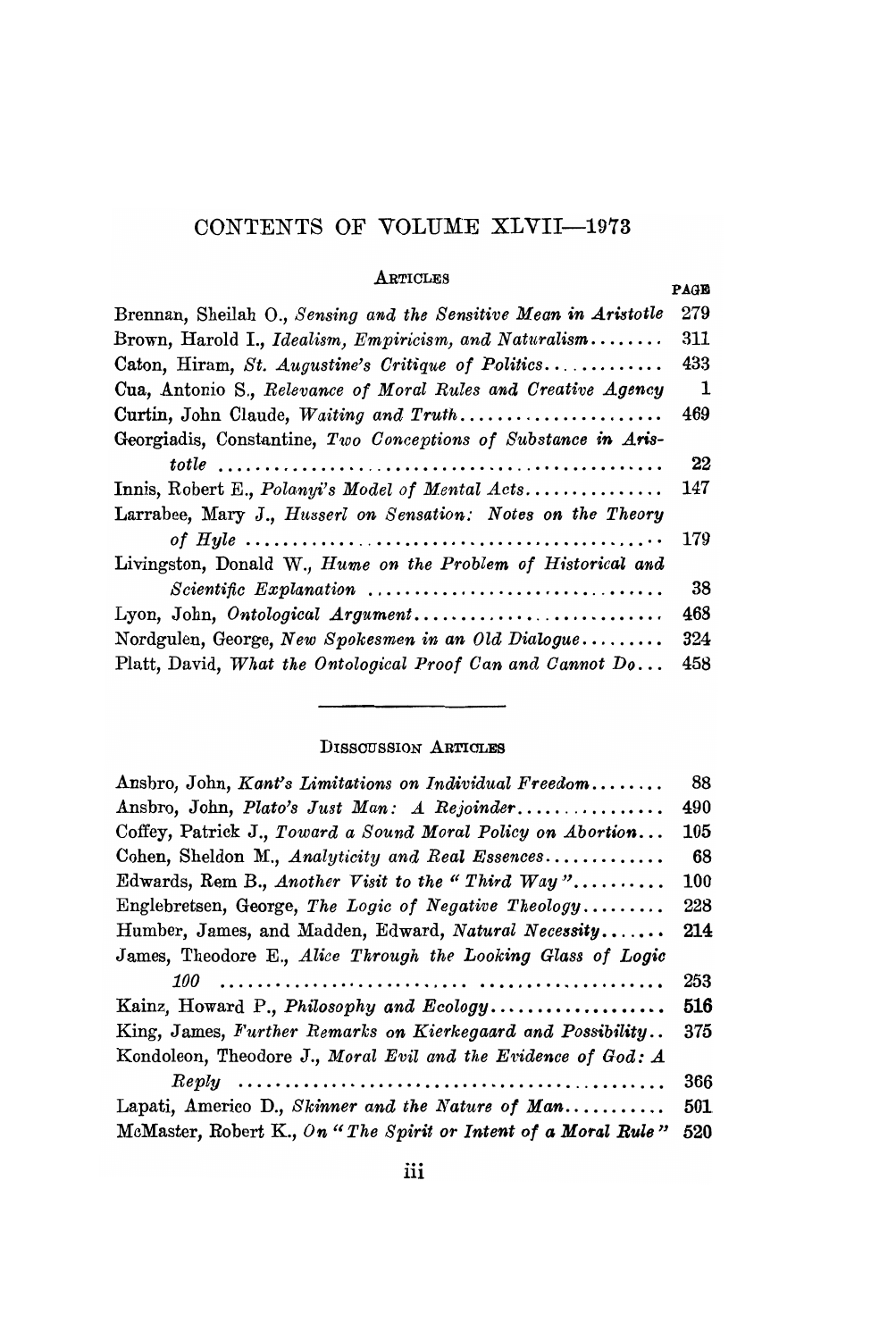|                                                                  | <b>PAGE</b> |
|------------------------------------------------------------------|-------------|
| Miller, Barry, Causation and Necessary Connection                | 76          |
| Miller, Veronica, Whitehead's God, Analogy, and Consistency of   |             |
|                                                                  | 339         |
| Miller, Willard M., Aristotle on Necessity, Chance, and Spontan- |             |
|                                                                  | 204         |
| Oakes, Robert A., Actualities and Possibilities Once Again       | 113         |
| Sagal, Paul T., On Refuting and Defending Supposition Theory     | 84          |
| Savary, Claude, About Aristotle and Evolutionism                 | 248         |
| Tallon, Andrew, Memory and Man's Composite Nature according      |             |
|                                                                  | 483         |
|                                                                  | 350         |
| Wertz, Stephen K., How To Do Things with Austin's Words          | 478         |
| Wilbanks, Jan J., Some (Logical) Trouble for St. Anselm          | 361         |

## REVIEW ARTICLES

|  |  | Kielkopf, Charles F., <i>Recent Trends in Logic</i>    | 381 |
|--|--|--------------------------------------------------------|-----|
|  |  | Regis, Edward Jr., Apostle's Translations of Aristotle | 256 |

 $\sim$   $\sim$ 

 $\ddot{\phantom{a}}$ 

## $C$ HRONICLE

The Secretary's Chronicle......................117, 268, 406, 522

## BOOK REVIEWS

| Barral, Mary R., <i>Progressive Neutralism.</i>                  | 540 |  |
|------------------------------------------------------------------|-----|--|
| Bennett, Owen, O. F. M., Metaphysics of Faith and Freedom        | 538 |  |
| Brody, Baruch A., (ed.) Readings in the Philosophy of Science    | 543 |  |
| Collins, James, Interpreting Modern Philosophy                   | 128 |  |
|                                                                  | 535 |  |
| Heidegger, Martin, <i>Hegel's Concept of Experience</i> 418      |     |  |
| Ladrière, Jean, L'articulation du sens: Discours scientifique et |     |  |
|                                                                  | 136 |  |
| MacKinnon, Edward, Truth and Expression                          | 546 |  |
| Mittelstrass, Jürgen, Neuzeit und Aufklärung                     | 556 |  |

 $\mathbf{r}^{\prime}$ 

 $\sim 10^{11}$  and  $\sim 10^{11}$